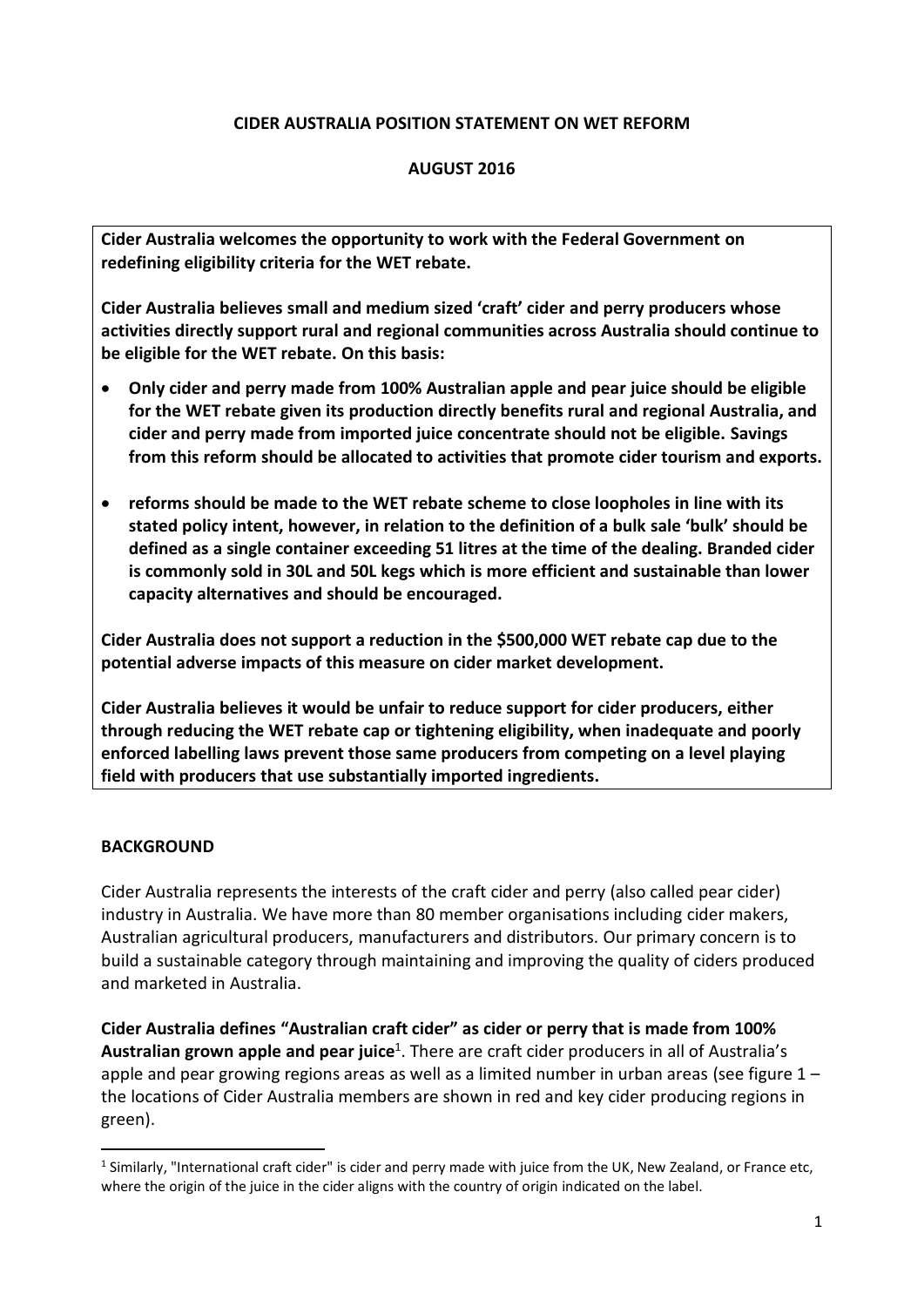*Figure 1: Cider Australia's cider map of Australia*



*Source: www.cideraustralia.org.au/what-is-cider/australian-cider-map/*

The Wine Equalisation Tax (WET) rebate is crucial to the viability of the domestic craft cider industry and the growers and local communities it supports. Continued development of the cider category relies on the quality, diversity and innovation brought about by small and medium sized producers as production evolves and matures in line with consumer demand.

The stated policy intent of the WET rebate is *"to support small wine producers in rural and regional Australia".* Cider Australia believes the WET rebate is achieving this goal where it is directed to craft cider producers. The craft cider industry supports rural and regional Australia by using local fruit (with various levels of involvement in the fruit supply chain), investing in and using local infrastructure, and supporting local employment and tourism with many businesses having a cellar door facility and featuring in local tourist trails. The production of craft cider in urban areas also supports regional agriculture by using regionally grown fruit.

Cider Australia understands that a substantial portion of the WET rebate is being paid to unintended recipients. To ensure the WET rebate scheme remains sustainable, Cider Australia has supported, and continues to support, reforms to the WET rebate to close loopholes in line with its stated policy intent.

Historically, Cider Australia's position on WET rebate reform has been aligned with that of the Winemakers' Federation of Australia (WFA) and Wine Grape Growers Australia. Cider is a fruit wine, and the cider industry mirrors the wine industry from fruit growing, production and manufacturing through to sales and distribution. However, with the focus now on redefining eligibility for the WET rebate, some important differences between grape wine and cider become relevant and warrant a differentiated policy response.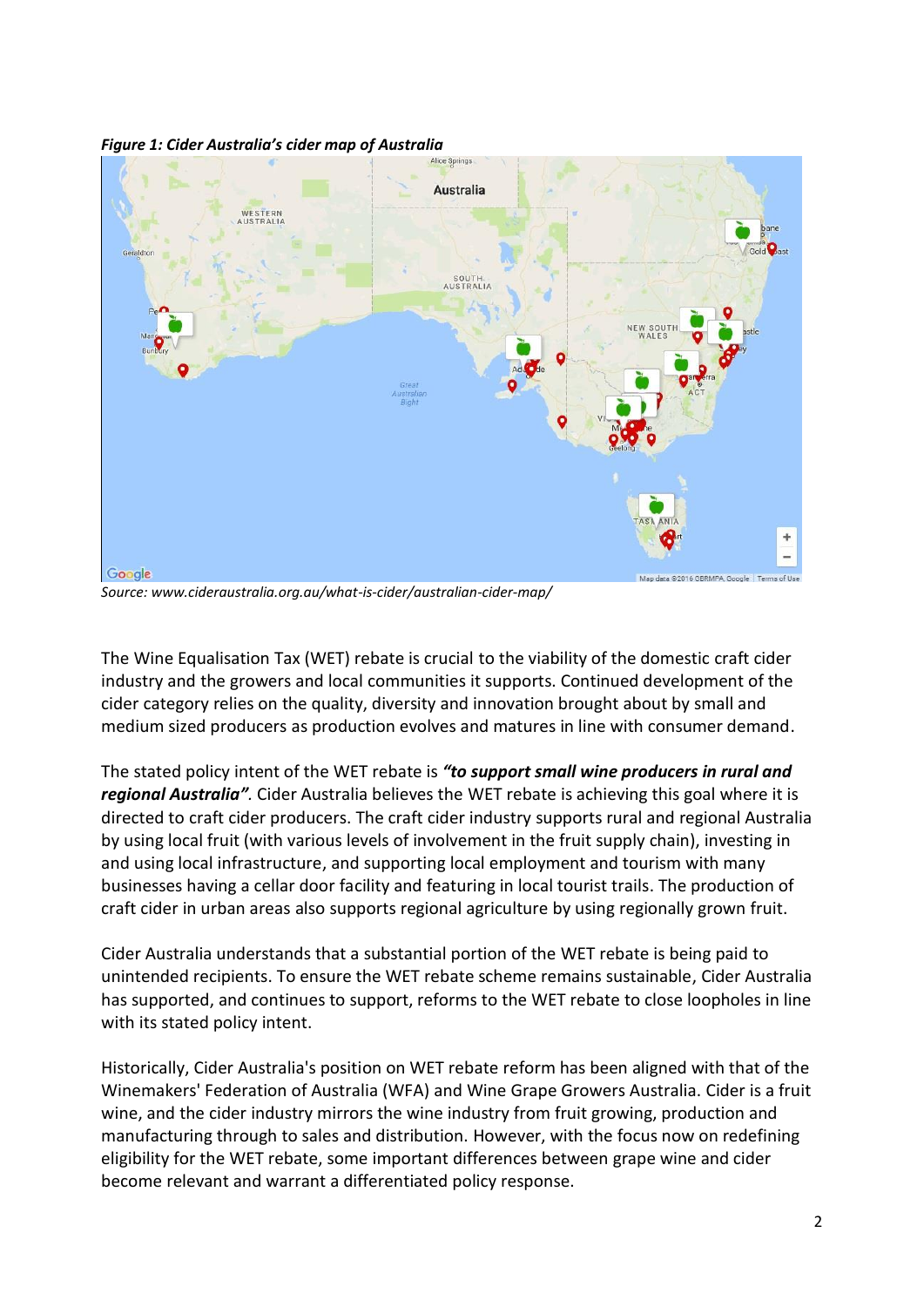## **PROPOSED REFORMS TO WET REBATE**

The Federal Government announced the following reforms to the WET rebate in its May 2016 Budget:

- rebate cap to be reduced from \$500k to \$350k on 1 July 2017 and to \$290k on 1 July 2018
- immediate amendments to associated producer provisions to help deter artificial business structuring and multiple rebate claims
- tightened eligibility criteria from 1 July 2019 to limit access to the WET Rebate to:
	- packaged, branded wine which is for sale to domestic consumers; and
	- 'wine producers' with a significant interest in a winery (ie. own a winery or have long term lease over a winery).

The Government indicated that further consultation on implementing the tightened eligibility criteria is required and that this will begin in the coming months. As part of this, the Government will release an implementation paper and hold meetings with stakeholders in major wine producing regions.

The projected savings of the reforms is \$300m over 4 years, of which \$50m over 4 years would be committed to the Australian Grape and Wine Authority to promote wine tourism and exports.

## **CURRENT WFA POLICY**

In its 22 June 2016 report on Board outcomes, WFA advocates the following:

- Retention of the WET rebate cap at \$500,000, believing that the reduction in the cap will have far greater negative impacts on the industry than the Government believed when it implemented the measure in the 2016 Budget.
- the eligibility criteria as announced in the Budget will exclude a significant part of the wine sector that invest in the industry and make an important contribution to regional Australia.

WFA's policy on eligibility remains as it was pre-election:

- Stop the WET rebate going to unintended recipients and shut down the schemes (set up to illegitimately claim the rebate)
- Keep the WET rebate within the original policy intent
- Phase out the WET rebate on bulk and unbranded wine over four years
- Abolish the separate New Zealand rebate scheme
- Encourage consolidation by introducing transitional rebate measures for merged businesses.

## **OUR POSITION**

# *Reforming WET but not labelling laws is illogical*

Cider Australia believes it would be unfair to reduce support for cider producers, either through reducing the WET rebate cap or tightening eligibility for the rebate, when inadequate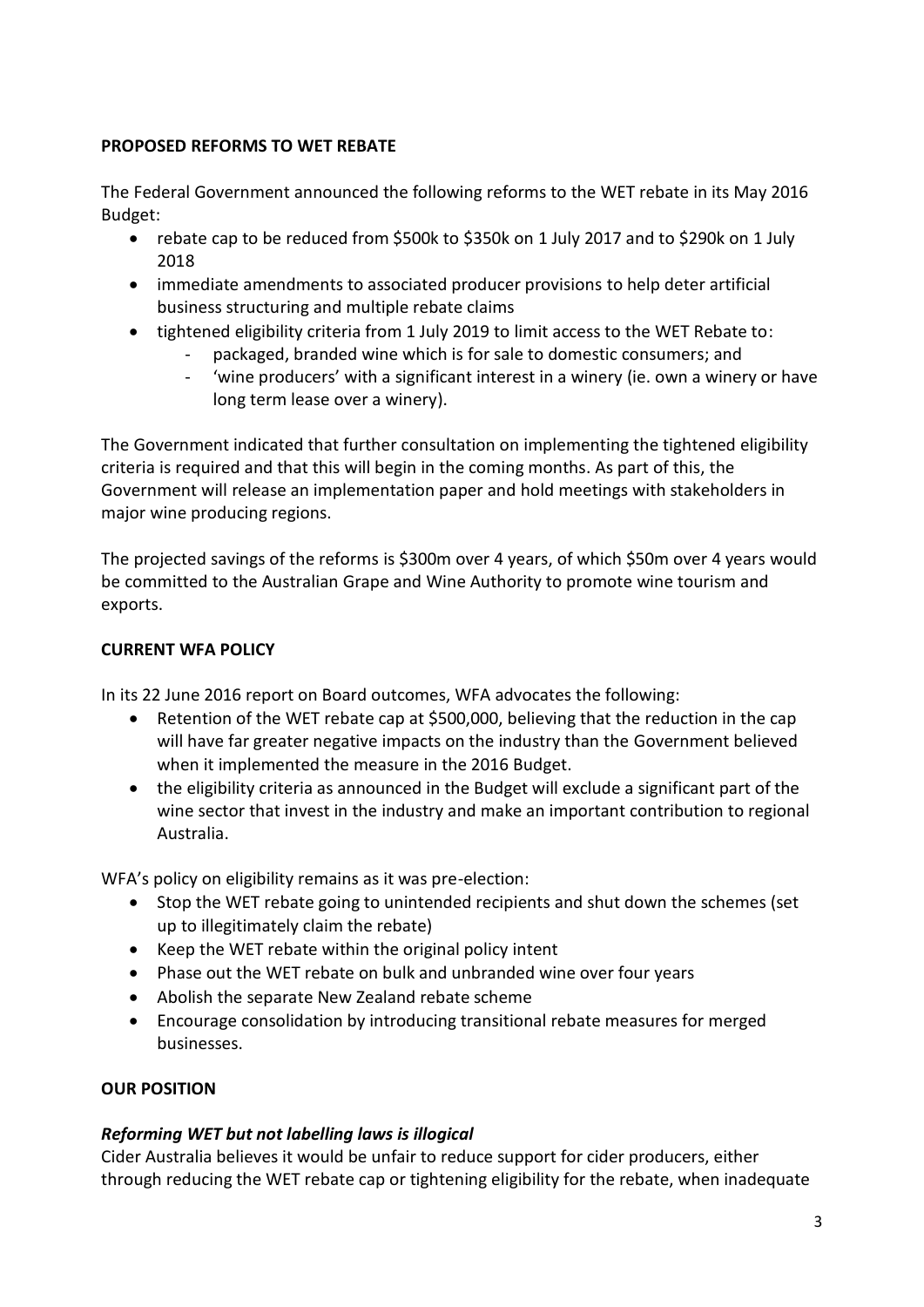and poorly enforced labelling laws prevent those same producers from competing on a level playing field with producers that use substantially imported ingredients. Juice from Australian grown fruit is estimated to cost up to six times more than the comparable amount of imported juice concentrate, providing a significant disincentive for cider producers to use Australian fruit and support Australian industry and regional agricultural communities.

Reducing the WET rebate whilst at the same time not strengthening the labelling laws is disingenuous and could prove catastrophic to craft cider producers and the economies of apple and pear growing regions around Australia. Addressing this market failure by strengthening food labelling standards should be a necessary prerequisite to any major reforms to the WET rebate.

Cider Australia notes that integrity in labelling is not such an issue for the wine industry because it has its own comprehensive wine labelling laws.

### *Origin of juice is relevant*

The origin of the juice in cider is an important factor considering the importance of the WET rebate for many rural and regional communities. Unlike grape wine, Australian cider is made from imported juice concentrate as well as Australian grown fruit (fresh, cold stored or juice concentrate<sup>2</sup>).

Cider Australia estimates that over 85% of cider that is 'Made in Australia'<sup>3</sup> is actually made from imported juice concentrate. This means that less than 15% of the cider produced in Australia is directly supporting rural and regional orchardists and associated businesses. Few direct benefits arise from the production of cider from imported juice concentrate. However, all cider producers are currently eligible to claim the WET rebate regardless of the origin of the juice.

### *Definition of 'eligible producer'*

1

Cider Australia believes that the eligibility of cider producers to claim the WET rebate should be directly tied to the use of 100% Australian apple and pear juice. This would effectively target the policy intent of the WET rebate given that craft cider production (using 100% Australian grown fruit) has substantial direct and indirect economic benefits for rural and regional Australia.

Compared to less precise indicators of 'real investment in the industry', for example ownership of production equipment, vines/orchards, stock and cellar door operations<sup>4</sup>, Cider Australia's proposal to tie WET rebate eligibility to the use of 100% Australian juice would also be simpler, more transparent, easier to comply with and easier to enforce.

<sup>&</sup>lt;sup>2</sup> Though not common practice, Australian grown fruit can be concentrated to enable cider production to continue across the year and potentially between years.

<sup>&</sup>lt;sup>3</sup> Under the new Australia New Zealand Food Standards Code rules on country of origin labelling, 'Made in

Australia' simply means that the cider is fermented in Australia and implies nothing about the origin of the juice. <sup>4</sup> Cider Australia understands that a group of large wine makers have canvassed eligibility criteria that would require WET rebate recipients to meet at least 3 of the following criteria: own or have a long term lease and operation of: > 5 ha. of vineyard; a winemaking facility; a bottling facility; a cellar door facility; stainless steel tanks and/or oak barrels > 50 kL; and own stock with a value >\$300k at FY end.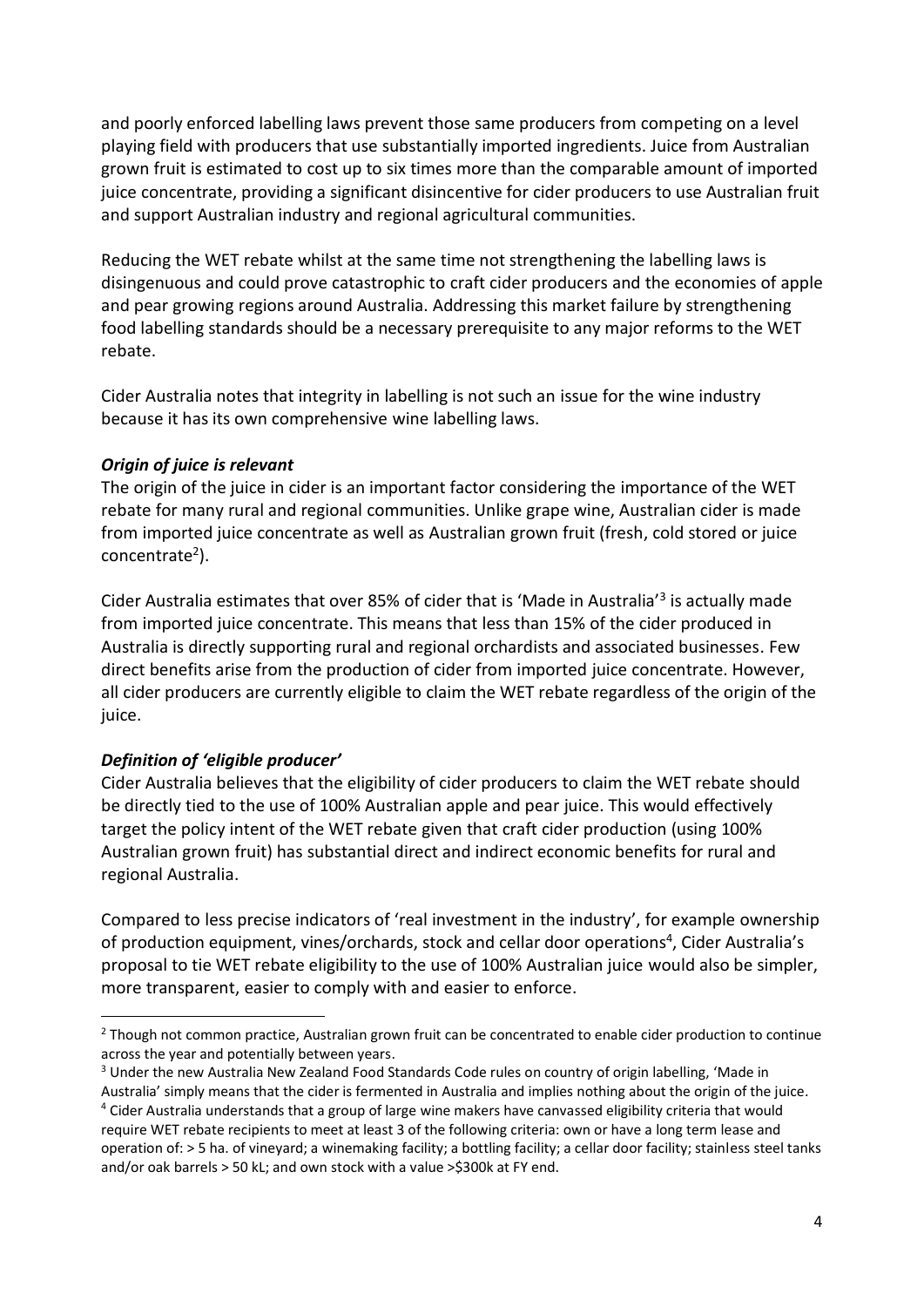With respect to any proposals that seek to tie eligibility to 'real investment in the industry', Cider Australia notes the challenges involved in establishing criteria appropriate to all producers given the differences between the grape wine, cider, fruit wine (not including cider) and mead industries. Similar to the wine industry, the cider industry is diverse and has a wide range of businesses with operations spanning various parts of the production chain. For example, some cider producers own orchards but contract out their cider production, some buy juice but ferment their own cider on site, some do everything, and some simply own the cider brand.

To be true to the policy intent of the WET rebate, the definition of an eligible producer must continue to include producers that are heavily invested in supporting regional agriculture, infrastructure and tourism. Adopting prescriptive eligibility criteria related to 'investment' and 'ownership' could be disastrous for the cider industry and rural and regional communities across Australia if it were to make ineligible for the rebate any craft cider business that uses 100% Australian fruit.

In Cider Australia's view, as long as a cider is made from 100% Australian apple and pear juice, its production will benefit rural and regional Australia and thus should be eligible for the WET rebate.

### *Definition of a 'bulk sale'*

Cider Australia supports reforms to the WET rebate to close loopholes in line with its original policy intent including phasing out the rebate on bulk and unbranded sales. While Cider Australia has not seen a formal Government proposal on the threshold for a 'bulk sale' or 'packaged product', a number of wine industry bodies have stated publicly that the Government will propose 'bulk' to be a container of more than five litres, in line with the position of WFA. Such a low threshold would exclude many craft cider producers from eligibility and lead to several distortions in the cider industry.

Cider Australia advocates that 'bulk' should be defined as a single container exceeding 51 litres at the time of the dealing. It is a common and highly efficient practice within the cider industry to sell branded cider in 30L and 50L kegs. In terms of efficiency and sustainability, packaging in glass bottles costs up to 3 times more than reusable kegs. Furthermore, packaging cider and perry in kegs is not in any way indicative of a lower quality product. If the definition of rebatable cider and perry were to exclude branded products sold in 30L and 50L kegs, many producers would change to less efficient and more costly packaging with producers and consumers bearing the cost.

Cider Australia understands that there is also growing interest in the wine industry in onpremise dispensing of wine from bulk containers (10, 20, 30 and 50L) as marketing and the technology to produce and use these evolves.

### *No reduction in cap*

Cider Australia, like WFA, does not support a reduction in the WET rebate cap as it would be a serious disincentive to growth, investment and innovation in the category.